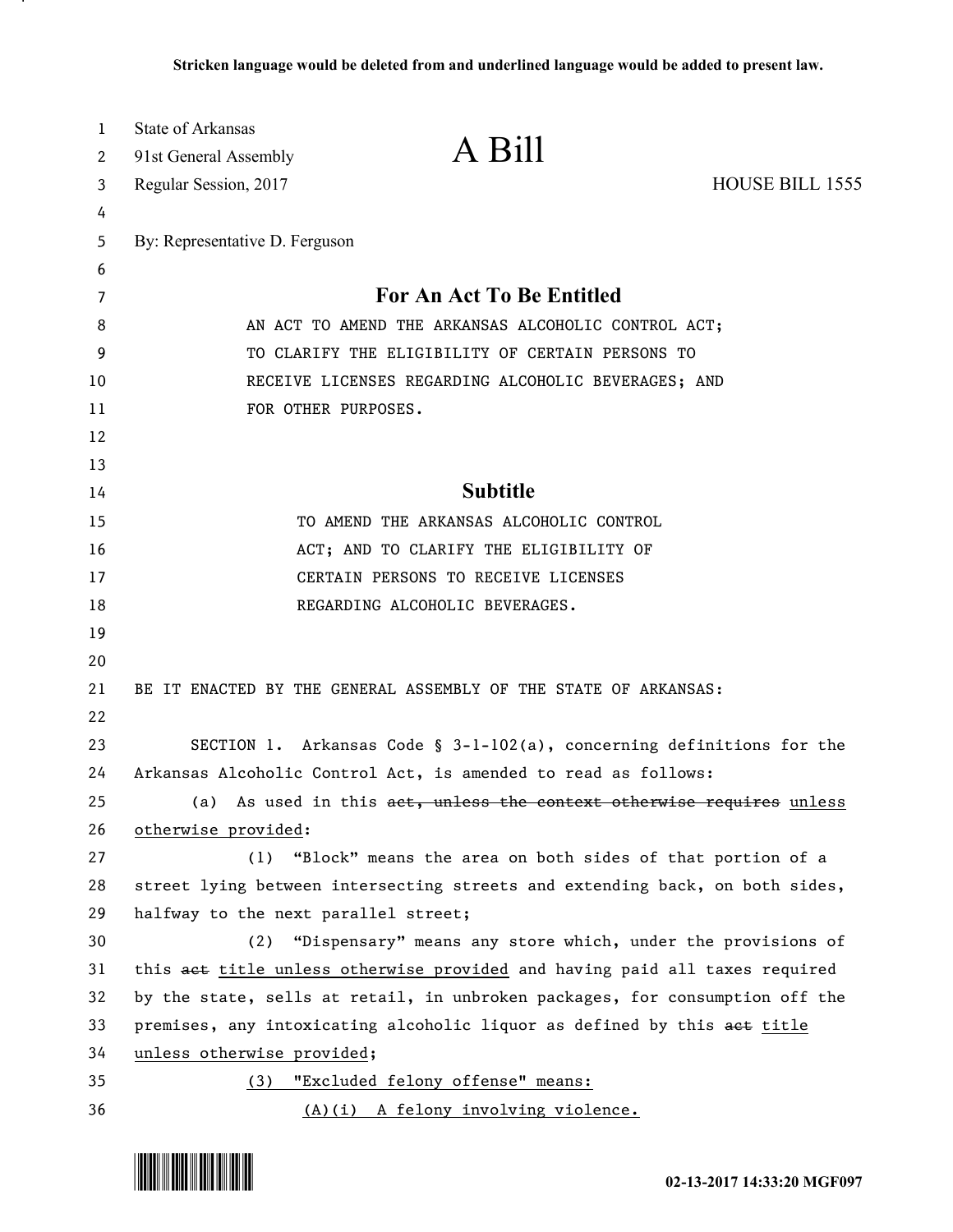| $\mathbf{1}$ | (i <sub>i</sub> )<br>An offense that has been sealed by a court or                           |
|--------------|----------------------------------------------------------------------------------------------|
| 2            | for which a pardon has been granted is not considered an excluded felony                     |
| 3            | offense; or                                                                                  |
| 4            | A violation of a state or federal controlled-substance<br>(B)                                |
| 5            | law that was classified as a felony in the jurisdiction where the person was                 |
| 6            | convicted, but not including:                                                                |
| 7            | (i) An offense for which the sentence, including any                                         |
| 8            | term of probation, incarceration, or supervised release, was completed ten                   |
| 9            | (10) or more years earlier; or                                                               |
| 10           | (ii) An offense that has been sealed by a court or                                           |
| 11           | for which a pardon has been granted;                                                         |
| 12           | $\left(\frac{4}{3}\right)\left(4\right)$ "Hard cider" means liquor brewed from the fermented |
| 13           | juices of fruit and containing more than three percent (3%) and not more than                |
| 14           | twenty-one percent (21%) of alcohol by weight;                                               |
| 15           | $\overline{(4)(A)(5)(A)}$ "Malt" means liquor brewed from the fermented                      |
| 16           | juices of grain and containing more than five percent (5%) of alcohol by                     |
| 17           | weight.                                                                                      |
| 18           | Beer containing not more than five percent (5%) of<br>(B)                                    |
| 19           | alcohol by weight and all other malt beverages containing not more than five                 |
| 20           | percent (5%) of alcohol by weight are not defined as malt liquors and are                    |
| 21           | excepted from each and every provision of this act;                                          |
| 22           | $(45)(6)$ "Manufacturer" means any person engaged in the business                            |
| 23           | of distilling, brewing, making, blending, rectifying, or producing for sale                  |
| 24           | in wholesale quantities alcoholic liquors of any kind, including whiskey,                    |
| 25           | brandy, cordials, liquors, ales, beers, or other liquids containing alcohol,                 |
| 26           | except wines;                                                                                |
| 27           | $(6)(7)$ "Person" means any and all corporations, partnerships,                              |
| 28           | associations, or individuals;                                                                |
| 29           | (8) "Sealed" means to expunge, remove, sequester, and treat as                               |
| 30           | confidential the record or records of a felony offense;                                      |
| 31           | (7)(9) "Spirituous" means liquor distilled from the fermented                                |
| 32           | juices of grain, fruits, or vegetables and containing more than twenty-one                   |
| 33           | percent (21%) of alcohol by weight, or any other liquids containing more than                |
| 34           | twenty-one percent (21%) of alcohol by weight; and                                           |
| 35           | $(48)(10)$ "Vinous" means the fermented juices of fruits, except                             |
| 36           | native wine, containing more than five percent (5%) and not more than twenty-                |
|              |                                                                                              |